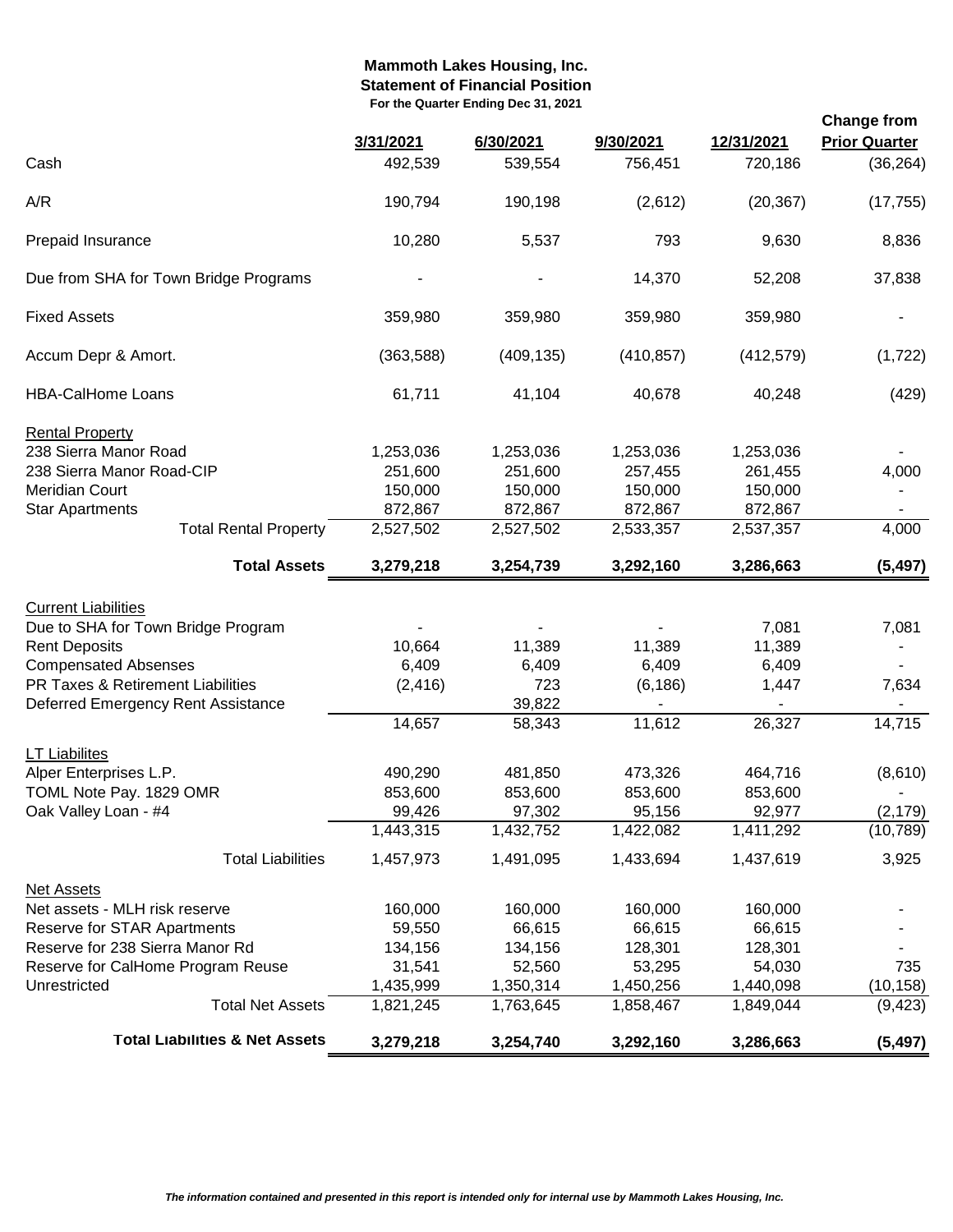#### **Mammoth Lakes Housing, Inc. Statement of Activities For the Quarter Ending Dec 31, 2021**

|                                    | Q1<br><b>Jul - Sep 21</b> | Q <sub>2</sub><br>Oct - Dec 21 | Q3<br>Jan - Mar 22 | Q <sub>4</sub><br>Apr - Jun 22 | <b>Total</b><br>FY 2022 | <b>Total Budget</b><br>FY 2022 | Act \$<br>vs. Budget | Act as %<br>of Budget |
|------------------------------------|---------------------------|--------------------------------|--------------------|--------------------------------|-------------------------|--------------------------------|----------------------|-----------------------|
| <b>Operations Income (non HBA)</b> |                           |                                |                    |                                |                         |                                |                      |                       |
| Revenue                            |                           |                                |                    |                                |                         |                                |                      |                       |
| <b>Application Revenue</b>         | 100                       | 125                            |                    |                                | 225                     | 550                            | (325)                | 41%                   |
| <b>Broker Commissions</b>          | ÷.                        | 11,750                         |                    |                                |                         |                                |                      |                       |
| Contributions                      | 7,975                     | 3,990                          |                    |                                | 11,965                  | 1,000                          | 10,965               | 1197%                 |
| Contributions- In Kind             | $\blacksquare$            | $\blacksquare$                 |                    |                                | $\blacksquare$          | $\blacksquare$                 |                      |                       |
| <b>County Contract Income</b>      |                           | $\overline{a}$                 |                    |                                |                         |                                |                      | 0%                    |
| Contract Income - Other            |                           |                                |                    |                                |                         | 15,900                         |                      |                       |
| Developer Fee                      |                           |                                |                    |                                |                         |                                |                      | 0%                    |
| <b>Emergency Rent Assistance</b>   | 54,822                    |                                |                    |                                | 54,822                  | $\blacksquare$                 |                      |                       |
| Grants - Administration            | 26,531                    | 12,061                         |                    |                                | 38,592                  | 49,500                         | (10,908)             | 78%                   |
| HBA Loan Payoff Pass Through       |                           |                                |                    |                                |                         | $\blacksquare$                 |                      | 0%                    |
| Misc. Revenue                      | $\blacksquare$            | 750                            |                    |                                | 750                     |                                | 750                  | 0%                    |
| <b>Town-Contract Services</b>      | 84,000                    | 84,000                         |                    |                                | 168,000                 | 346,500                        | (178,500)            | 48%                   |
| Refunds/Reimbursements             | 9                         | 235                            |                    |                                | 244                     | $\blacksquare$                 | 244                  | 0%                    |
| Property Mgmt Income               | 6,898                     | 6,898                          |                    |                                | 13,795                  | 27,591                         | (13,796)             | 50%                   |
| Stipend                            |                           |                                |                    | $\sim$                         |                         |                                |                      | 0%                    |
| <b>Total Revenue</b>               | 180,335                   | 119,808                        | $\overline{a}$     | $\overline{a}$                 | 288,393                 | 441,041                        | (152, 648)           | 65%                   |
| <b>Expenses</b>                    |                           |                                |                    |                                |                         |                                |                      |                       |
| <b>Bank Service Charges</b>        | (33)                      |                                |                    |                                | (33)                    |                                | (33)                 | 0%                    |
| <b>Board Development</b>           |                           | (1,500)                        |                    |                                | (1,500)                 | 5,000                          | (6,500)              | $-30%$                |
| <b>Deed Restriction Retention</b>  | (250)                     | 11,542                         |                    |                                | 11,292                  | 28,000                         | (16, 708)            | 40%                   |
| Deed Restriction-Property Selling  |                           |                                |                    |                                |                         |                                |                      |                       |
| Expenses                           |                           |                                |                    |                                | $\sim$                  |                                |                      | 0%                    |
| Dues and Subscriptions             | 575                       | 1,738                          |                    |                                | 2,313                   | 4,400                          | (2,087)              | 53%                   |
| <b>Emergency Rent Relief</b>       | 24,450                    | 8,862                          |                    |                                | 33,312                  | $\blacksquare$                 | 33,312               | 0%                    |
| HBA Loan Repayment Pass Thru       | $\overline{a}$            |                                |                    |                                | $\overline{a}$          |                                |                      |                       |
| <b>HOA Fees</b>                    | 756                       | 1,135                          |                    |                                | 1,891                   | 4,538                          | (2,647)              | 42%                   |
| Insurance                          | 2,589                     | 2,603                          |                    |                                | 5,192                   | 11,146                         | (5,954)              | 47%                   |
| <b>Interest Expense</b>            | 996                       | 963                            |                    |                                | 1,958                   | 3,980                          | (2,022)              | 49%                   |
| <b>Licenses and Permits</b>        | 300                       | $\sim$                         |                    |                                | 300                     | 600                            | (300)                | 50%                   |
| Marketing                          | 1,102                     | 725                            |                    |                                | 1,827                   | 4,500                          | (2,673)              | 41%                   |
| <b>Meeting Expenses</b>            | $\mathbf{r}$              | $\sim$                         |                    |                                | ÷.                      | 1,800                          |                      |                       |
| Office Supplies & Equipment        | 3,616                     | 1,372                          |                    |                                | 4,988                   | 10,200                         | (5,212)              | 49%                   |
| Payroll Expense                    | 69,628                    | 87,016                         |                    |                                | 156,644                 | 328,009                        | (171, 365)           | 48%                   |
| Printing and Reproduction          | 381                       |                                |                    |                                | 381                     | 1,000                          | (619)                | 38%                   |
| <b>Professional Fees</b>           | 10,650                    | 11,019                         |                    |                                | 21,669                  | 74,600                         | (52, 931)            | 29%                   |
| Project Costs: 238 CIP             |                           |                                |                    |                                | $\sim$                  | $\blacksquare$                 |                      | 0%                    |
| <b>Property Taxes</b>              |                           | 386                            |                    |                                | 386                     | 545                            | (159)                | 71%                   |
| Publication                        |                           |                                |                    |                                |                         |                                |                      | 0%                    |
| Repairs                            | 81                        | 725                            |                    |                                | 806                     | 500                            | 306                  | 161%                  |
| Travel & Training                  | 703                       | 445                            |                    |                                | 1,149                   | 10,550                         | (9,401)              | 11%                   |
| <b>Utilities</b>                   | 1,463                     | 1,327                          |                    |                                | 2,790                   | 7,552                          | (4, 762)             | 37%                   |
| <b>Total Expenses</b>              | 117,009                   | 128,358                        | $\Delta$           | $\sim$                         | 245,367                 | 496,920                        | (251, 553)           | 49%                   |
|                                    |                           |                                |                    |                                |                         |                                |                      |                       |

*The information contained and presented in this report is intended only for internal use by Mammoth Lakes Housing, Inc.*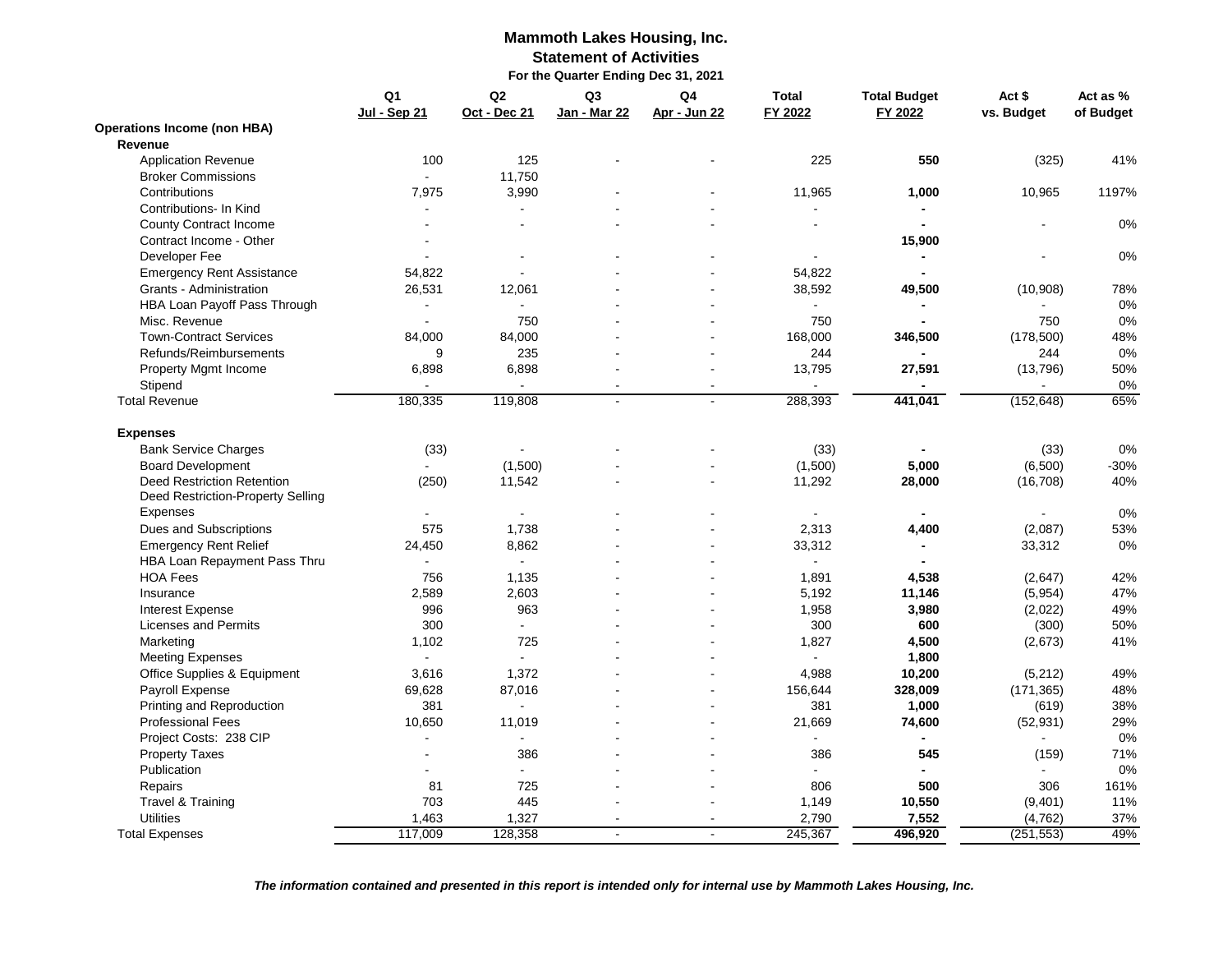#### **Mammoth Lakes Housing, Inc. Statement of Activities For the Quarter Ending Dec 31, 2021**

|                                   | Q <sub>1</sub><br>Jul - Sep 21 | Q2<br>Oct - Dec 21 | Q <sub>3</sub><br>Jan - Mar 22 | Q <sub>4</sub><br>Apr - Jun 22 | <b>Total</b><br>FY 2022 | <b>Total Budget</b><br>FY 2022 | Act \$<br>vs. Budget | Act as %<br>of Budget |
|-----------------------------------|--------------------------------|--------------------|--------------------------------|--------------------------------|-------------------------|--------------------------------|----------------------|-----------------------|
| <b>Net Operations Income</b>      | 63,326                         | (8, 550)           |                                |                                | 43,026                  | (55, 879)                      | 98,905               |                       |
| Other Income                      |                                |                    |                                |                                |                         |                                |                      |                       |
| CalHome Restricted Interest       | 309                            | 306                |                                |                                | 614                     | 1,790                          | (1, 175)             | 34%                   |
| Rental Income                     |                                |                    |                                |                                |                         |                                |                      |                       |
| 238 Sierra Manor Rd               | 39,518                         | 14,101             |                                |                                | 53,619                  | 58,200                         | (4,581)              | 92%                   |
| Meridian Court                    | 3,600                          | 3,600              |                                |                                | 7,200                   | 14,400                         | (7,200)              | 50%                   |
| <b>Star Apartmnets</b>            | 11,090                         | 10,790             |                                |                                | 21,880                  | 48,360                         | (26, 480)            | 45%                   |
| <b>Total Rental Income</b>        | 54,208                         | 28,491             | $\sim$                         | $\overline{a}$                 | 82,699                  | 120,960                        | (38, 261)            | 68%                   |
|                                   |                                |                    |                                |                                |                         |                                |                      |                       |
| <b>Total Other Revenue</b>        | 54,517                         | 28,796             |                                | $\sim$                         | 83,313                  | 122,750                        | (39, 436)            | 68%                   |
| Other Expenses                    |                                |                    |                                |                                |                         |                                |                      |                       |
| Depreciation                      | 1,722                          | 1,722              |                                |                                | 3,444                   | 6,621                          | (3, 177)             | 52%                   |
| <b>Rental Expenses</b>            |                                |                    |                                |                                |                         |                                |                      |                       |
| 238 Sierra Manor Rd               |                                |                    |                                |                                |                         |                                |                      |                       |
| <b>Rental Expenses</b>            | 8,951                          | 9,800              |                                |                                | 18,751                  | 86,192                         | (67, 441)            | 22%                   |
| <b>LT Reserve</b>                 |                                | $\blacksquare$     |                                |                                | $\sim$                  | 70,000                         |                      |                       |
| 238 Mgmt Fee                      | 3,834                          | 3,834              |                                |                                | 7,668                   | 15,336                         | (7,668)              | 50%                   |
| Total 238 Sierra Manor Rd         | 12,785                         | 13,634             |                                |                                | 26,419                  | 171,528                        | (145, 109)           | 15%                   |
|                                   |                                |                    |                                |                                |                         |                                |                      |                       |
| <b>Meridian Court</b>             | 785                            | 8,630              |                                |                                | 9,415                   | 23,864                         | (14, 449)            | 39%                   |
| <b>Star Apartments</b>            |                                |                    |                                |                                |                         |                                |                      |                       |
| <b>Rental Expenses</b>            | 4,666                          | 2,617              |                                |                                | 7,283                   | 6,944                          | 339                  | 105%                  |
| LT Maint. Reserve                 |                                |                    |                                |                                |                         | 7,506                          |                      |                       |
| STAR Asset Mgmt Fee               | 1,814                          | 1,814              |                                |                                | 3,627                   | 5,000                          | (1, 373)             | 73%                   |
| STAR Mgmt Fee                     | 1,250                          | 1,250              |                                |                                | 2,500                   | 7,254                          | (4, 754)             | 34%                   |
| <b>Total Star Apartments</b>      | 7,729                          | 5,681              |                                |                                | 13,410                  | 26,704                         | (13, 294)            | 50%                   |
|                                   |                                |                    |                                |                                |                         |                                |                      |                       |
| <b>Total Rental Expenses</b>      | 21,299                         | 27,945             |                                |                                | 49,244                  | 222,095                        | (234, 667)           | 22%                   |
| <b>Total Other Expenses</b>       | 23,021                         | 29,667             | $\blacksquare$                 | $\omega$                       | 52,688                  | 228,716                        | (3, 177)             | 52%                   |
| <b>Total Other Income</b>         | 31,496                         | (871)              |                                |                                | 30,626                  | (105, 966)                     | 136,592              |                       |
|                                   |                                |                    |                                |                                |                         |                                |                      |                       |
| Increase/(Decrease) in Net Assets | 94,823                         | (9,421)            |                                |                                | 73,652                  | (161, 845)                     | 235,497              |                       |
| Net Assets at Beginning of Period | 1,763,644                      | 1,858,467          |                                |                                |                         |                                |                      |                       |
| Net Assets at End of Period       | 1,858,467                      | 1,849,046          |                                |                                |                         |                                |                      |                       |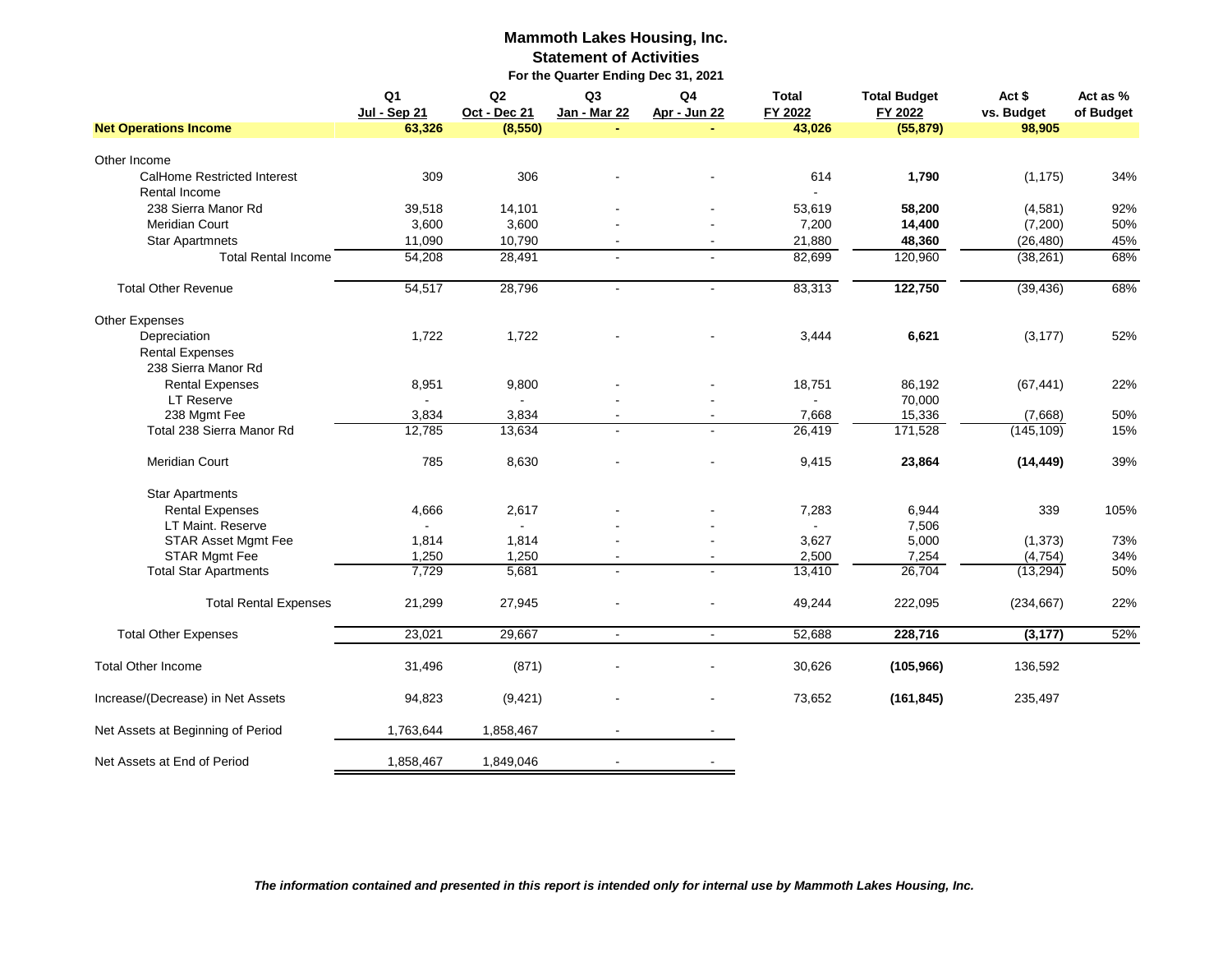# **Mammoth Lakes Housing, Inc. FY 2022 Forecast**

|                                                                   | Q1 - Actual<br>Jul - Sep 21        | Q2 - Actual<br>Oct - Dec 21 | Q3 - FCST<br><u> Jan - Mar 22</u> | Q4 - FCST<br>Apr - Jun 22         | <b>Total Forecast</b><br>FY 2022 | <b>Total Budget</b><br>FY 2022     | Act \$<br>vs. Budget            | Act as %<br>of Budget |
|-------------------------------------------------------------------|------------------------------------|-----------------------------|-----------------------------------|-----------------------------------|----------------------------------|------------------------------------|---------------------------------|-----------------------|
| Operations Income (non HBA)                                       |                                    |                             |                                   |                                   |                                  |                                    |                                 |                       |
| Revenue                                                           |                                    |                             |                                   |                                   |                                  |                                    |                                 |                       |
| Valuation Adjustment of Meridian Ct.<br>Other Unit Sales Activity |                                    |                             |                                   |                                   |                                  |                                    |                                 | 0%<br>0%              |
| Cost of Sale                                                      |                                    |                             |                                   |                                   |                                  |                                    |                                 | 0%                    |
| Net Unit Sales Activity                                           | ÷,                                 | $\overline{\phantom{a}}$    | $\overline{\phantom{a}}$          |                                   |                                  | $\overline{\phantom{a}}$           |                                 | 0%                    |
| Interest Income                                                   |                                    |                             |                                   |                                   |                                  |                                    |                                 | 0%                    |
| <b>Application Revenue</b>                                        | 100                                | 125                         | 150                               | 100                               | 475                              | 550                                | (75)                            | 86%                   |
| <b>Broker Commissions</b>                                         | 7,975                              | 11,750<br>3,990             | 21,350                            |                                   | 33,100<br>13,365                 | 1,000                              | 33,100                          | 0%                    |
| Contributions<br>Contributions- In Kind                           | ٠                                  | $\overline{\phantom{a}}$    | 900<br>٠                          | 500<br>$\overline{\phantom{a}}$   | $\overline{\phantom{a}}$         | $\overline{\phantom{a}}$           | 12,365                          | 1337%                 |
| County Contract Income                                            | $\sim$                             |                             |                                   |                                   |                                  | L,                                 |                                 | 0%                    |
| Contract Income - Other                                           | $\sim$                             | ä,                          |                                   |                                   |                                  | 15,900                             | (15,900)                        | 0%                    |
| Developer Fee                                                     |                                    | ä,                          |                                   |                                   |                                  | ٠                                  |                                 | 0%                    |
| <b>Emergency Rent Assistance</b>                                  | 54,822                             | 12,061                      | 10,000                            | 4,000                             | 68,822<br>58.746                 |                                    |                                 | 119%                  |
| Grants - Administration<br><b>Rental Revenue</b>                  | 26,531<br>$\overline{\phantom{a}}$ | $\overline{\phantom{a}}$    | 12,300<br>٠                       | 7,854<br>$\overline{\phantom{a}}$ | $\overline{\phantom{a}}$         | 49,500<br>$\overline{\phantom{a}}$ | 9,246                           | 0%                    |
| HBA Loan Payoff Pass Through                                      | $\sim$                             | $\overline{\phantom{a}}$    |                                   |                                   |                                  | $\overline{\phantom{a}}$           |                                 |                       |
| Misc. Revenue                                                     |                                    | 750                         | 500                               |                                   | 1,250                            |                                    | 1,250                           | 0%                    |
| <b>Town-Contract Services</b>                                     | 84,000                             | 84,000                      | 84,000                            | 84,000                            | 336,000                          | 346,500                            | (10, 500)                       | 97%                   |
| Refunds/Reimbursements<br>Property Mgmt Income                    | 9<br>6,898                         | 235<br>6,898                | 6,898                             | 6,898                             | 244<br>27,591                    | 27,591                             | 244<br>$\overline{\phantom{a}}$ | 0%<br>100%            |
| Stipend                                                           |                                    |                             |                                   |                                   |                                  |                                    |                                 | 0%                    |
| <b>Total Revenue</b>                                              | 180,335                            | 119,808                     | 136,098                           | 103,352                           | 539,593                          | 441,041                            | 98,552                          | 122%                  |
| <b>Expenses</b>                                                   |                                    |                             |                                   |                                   |                                  |                                    |                                 |                       |
| <b>Bank Service Charges</b>                                       | (33)                               |                             | 135                               |                                   | 102                              |                                    | 102                             | 0%                    |
| <b>Board Development</b>                                          | ÷,                                 | (1,500)                     | 500                               | 2,500                             | 1,500                            | 5,000                              | (3,500)                         | 30%                   |
| Contract Labor<br>Deed Restriction Retention                      |                                    |                             | 4,000                             | 6,000                             | 21,292                           | 28.000                             |                                 | 0%<br>76%             |
| Deed Restriction-Property Selling                                 | (250)                              | 11,542                      |                                   |                                   |                                  |                                    | (6,708)                         |                       |
| Expenses                                                          |                                    |                             | 10,000                            | 10,000                            | 20,000                           |                                    | 20,000                          | 0%                    |
| Dues and Subscriptions                                            | 575                                | 1,738                       | 2,813                             |                                   | 5,126                            | 4,400                              | 726                             | 117%                  |
| <b>Emergency Rent Relief</b>                                      | 24,450                             | 8,862                       | 12,450                            | 5,000                             | 50,762                           |                                    |                                 |                       |
| HBA Loan Repayment Pass Through<br><b>HOA Fees</b>                | 756                                | 1,135                       | 1,512                             | 1,664                             | 5,067                            | 4,538                              | 529                             | 112%                  |
| Insurance                                                         | 2,589                              | 2,603                       | 2,603                             | 2,603                             | 10,398                           | 11,146                             | (748)                           | 93%                   |
| <b>Interest Expense</b>                                           | 996                                | 963                         | 996                               | 992                               | 3,946                            | 3,980                              | (34)                            | 99%                   |
| Licenses and Permits                                              | 300                                | $\overline{\phantom{a}}$    |                                   |                                   | 300                              | 600                                | (300)                           | 50%                   |
| Marketing                                                         | 1,102                              | 725                         | 1,000                             | 1,650                             | 4,477                            | 4,500                              | (23)                            | 99%                   |
| <b>Meeting Expenses</b><br>Office Supplies & Misc.                | 3,616                              | 1,372                       | 500<br>3,000                      | 500<br>2,000                      | 1,000<br>9,988                   | 1,800<br>10,200                    | (800)<br>(212)                  | 56%<br>98%            |
| Pavroll Expense                                                   | 69,628                             | 87,016                      | 72,000                            | 72,000                            | 300.644                          | 328,009                            | (27, 365)                       | 92%                   |
| Printing and Reproduction                                         | 381                                |                             | 500                               | 100                               | 981                              | 1,000                              | (19)                            | 98%                   |
| Professional Fees                                                 | 10,650                             | 11,019                      | 24,000                            | 24,000                            | 69,669                           | 74,600                             | (4, 931)                        | 93%                   |
| <b>Project Costs</b>                                              | ٠                                  |                             | 7,850                             | $\sim$                            | 7,850                            | ٠                                  | 7,850                           | 0%                    |
| <b>Property Taxes</b><br>Publication                              | $\tilde{\phantom{a}}$              | 386<br>$\sim$               |                                   |                                   | 386<br>$\tilde{\phantom{a}}$     | 545                                | (159)                           | 71%<br>0%             |
| Repairs                                                           | 81                                 | 725                         |                                   |                                   | 806                              | 500                                | 306                             | 161%                  |
| Travel & Training                                                 | 703                                | 445                         | 3,500                             | 1,000                             | 5,649                            | 10,550                             | (4,901)                         | 54%                   |
| <b>Utilities</b>                                                  | 1,463                              | 1,327                       | 2,089                             | 2,000                             | 6,879                            | 7,552                              | (673)                           | 91%                   |
| <b>Total Expenses</b>                                             | 117,009                            | 128,358                     | 149,448                           | 132,009                           | 526,824                          | 496,920                            | 29,904                          | 106%                  |
| <b>Net Operations Income</b>                                      | 63,326                             | (8,550)                     | (13, 350)                         | (28, 657)                         | 12,769                           | (55, 879)                          | 68,648                          |                       |
| Other Income                                                      |                                    |                             |                                   |                                   |                                  |                                    |                                 |                       |
| <b>HBA Grants</b>                                                 |                                    |                             |                                   |                                   |                                  |                                    |                                 | 0%                    |
| CalHome Restricted Interest                                       | 309                                | 306                         | 300                               | 300                               | 1,214                            |                                    | 1,214                           | 0%                    |
| Rental Income<br>238 Sierra Manor Rd                              |                                    |                             |                                   | 14.000                            |                                  |                                    |                                 |                       |
| Meridian Court                                                    | 39,518<br>3,600                    | 14,101<br>3,600             | 17,294<br>3,600                   | 3,600                             | 84,913<br>14,400                 | Ĭ.<br>÷                            | 84,913<br>14,400                | 0%<br>0%              |
| <b>Star Apartmnets</b>                                            | 11,090                             | 10,790                      | 12,090                            | 12,090                            | 46,060                           |                                    | 46,060                          | 0%                    |
| <b>Total Rental Income</b>                                        | 54,208                             | 28,491                      | 32,984                            | 29,690                            | 145,373                          |                                    | 145,373                         | 0%                    |
| <b>Total Other Revenue</b>                                        | 54,517                             | 28,796                      | 33,284                            | 29,990                            | 146,587                          |                                    | 146,587                         | 0%                    |
|                                                                   |                                    |                             |                                   |                                   |                                  |                                    |                                 |                       |
| Other Expenses<br>Depreciation                                    | 1,722                              | 1,722                       | 1,722                             | 1,722                             | 6,888                            | 6,621                              | 267                             | 104%                  |
| Risk Reserve - MLH                                                |                                    |                             |                                   |                                   |                                  |                                    |                                 | 0%                    |
| <b>Rental Expenses</b>                                            |                                    |                             |                                   |                                   |                                  |                                    |                                 |                       |
| 238 Sierra Manor Rd                                               |                                    |                             |                                   |                                   |                                  |                                    |                                 | 0%                    |
| <b>Rental Expenses</b>                                            | 8,951                              | 9,800                       | 17,700                            | 8,000                             | 44,451                           |                                    | 44,451                          | 0%                    |
| LT Reserve                                                        |                                    | ÷,                          |                                   |                                   |                                  |                                    |                                 | 0%                    |
| 238 Mgmt Fee<br>Total 238 Sierra Manor Rd                         | 3,834<br>12,785                    | 3,834<br>13,634             | 3,834<br>21,534                   | 3,834<br>11,834                   | 15,336<br>59,787                 |                                    | 15,336<br>59,787                | 0%<br>0%              |
|                                                                   |                                    |                             |                                   |                                   |                                  |                                    |                                 |                       |
| Meridian Court                                                    | 785                                | 8,630                       | 2,500                             | 860                               | 12,775                           |                                    | 12,775                          | 0%                    |
| Star Apartments                                                   |                                    |                             |                                   |                                   |                                  |                                    |                                 |                       |
| <b>Rental Expenses</b>                                            | 4,666                              | 2,617                       | 2,000                             | 1,200                             | 10,483                           |                                    | 10,483                          | 0%                    |
| LT Maint. Reserve<br>STAR Asset Mgmt Fee                          | 1,814                              | 1,814                       | 1,814                             | 1,814                             | 7,255                            |                                    | 7,255                           | 0%<br>0%              |
| STAR Mgmt Fee                                                     | 1,250                              | 1,250                       | 1,250                             | 1,250                             | 5,000                            |                                    | 5,000                           | 0%                    |
| <b>Total Star Apartments</b>                                      | 7,729                              | 5,681                       | 5,064                             | 4,264                             | 22,738                           |                                    | 22,738                          | 0%                    |
| <b>Total Rental Expenses</b>                                      | 21,299                             | 27,945                      | 29,098                            | 16,958                            | 95,300                           | $\overline{a}$                     | 95,300                          | 0%                    |
| <b>Total Other Expenses</b>                                       | 23,021                             | 29,667                      | 30,820                            | 18,680                            | 102,188                          | 6,621                              | 267                             | 104%                  |
| <b>Total Other Income</b>                                         | 31,496                             | (871)                       | 2,464                             | 11,310                            | 44,400                           |                                    | 51,021                          |                       |
|                                                                   |                                    |                             |                                   |                                   |                                  | (6, 621)                           |                                 |                       |
| Increase/(Decrease) in Net Assets                                 | 94,823                             | (9, 421)                    | (10, 886)                         | (17, 347)                         | 57,169                           | (62, 500)                          | 119,669                         |                       |
| Net Assets at Beginning of Period                                 | 1,763,644                          | 1,858,467                   | 1,849,046                         | 1,838,160                         |                                  |                                    |                                 |                       |
|                                                                   |                                    |                             |                                   |                                   |                                  |                                    |                                 |                       |